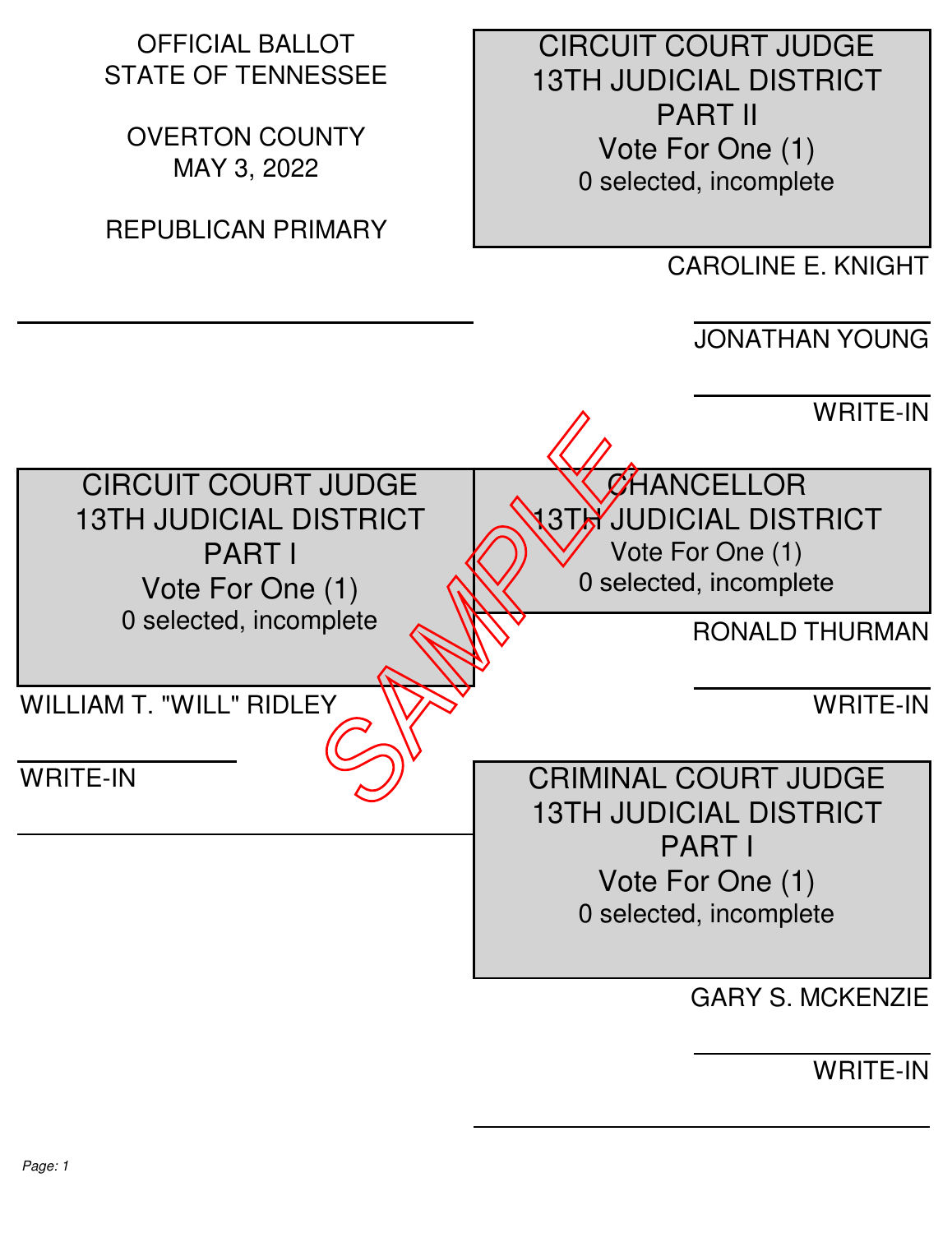CRIMINAL COURT JUDGE 13TH JUDICIAL DISTRICT PART II Vote For One (1) 0 selected, incomplete WESLEY BRAY WRITE-IN DISTRICT ATTORNEY **GENERAL**  13TH JUDICIAL DISTRICT Vote For One (1) 0 selected, incomplete BRYANT C. DUNAWAY WRITE-IN PUBLIC DEFENDER 13TH JUDICIAL DISTRICT Vote For One (1) 0 selected, incomplete CRAIG P. FICKLING JR. COUNTY EXECUTIVE Vote For One (1) 0 selected, incomplete STEVEN BARLOW ROBBIE R. COLE WRITE-IN **CQUNTY COMMISSION**  DISTRICT 1  $V$  $\theta$ e For Three (3) Oselected, incomplete SUZANNE SMITH-MAY WRITE-IN WRITE-IN WRITE-IN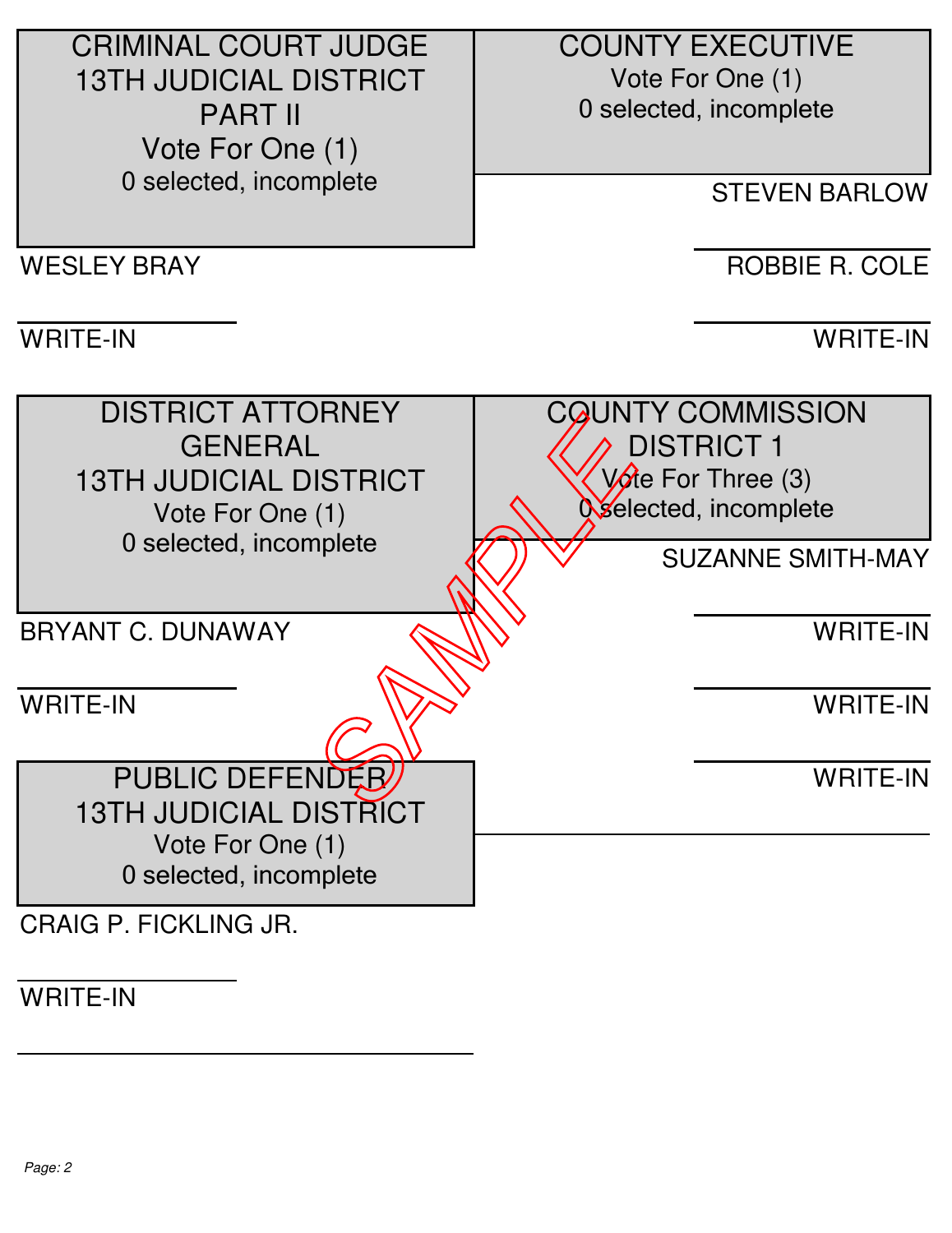| <b>COUNTY COMMISSION</b> | <b>COUNTY COMMISSION</b> |
|--------------------------|--------------------------|
| <b>DISTRICT 2</b>        | <b>DISTRICT 4</b>        |
| Vote For Three (3)       | Vote For Three (3)       |
| 0 selected, incomplete   | 0 selected, incomplete   |
| NO CANDIDATE QUALIFIED   | <b>PATRICK MCCURDY</b>   |
| <b>WRITE-IN</b>          | <b>WRITE-IN</b>          |
| <b>WRITE-IN</b>          | <b>WRITE-IN</b>          |
| <b>WRITE-IN</b>          | <b>WRITE-IN</b>          |
| <b>COUNTY COMMISSION</b> | COUNTY COMMISSION        |
| <b>DISTRICT 3</b>        | <b>DISTRICT 5</b>        |
| Vote For Three (3)       | Vote For Three (3)       |
| 0 selected, incomplete   | 0 selected, incomplete   |
| NO CANDIDATE QUALIFIED   | NO CANDIDATE QUALIFIED   |
| <b>WRITE-IN</b>          | <b>WRITE-IN</b>          |
| <b>WRITE-IN</b>          | <b>WRITE-IN</b>          |
| <b>WRITE-IN</b>          | <b>WRITE-IN</b>          |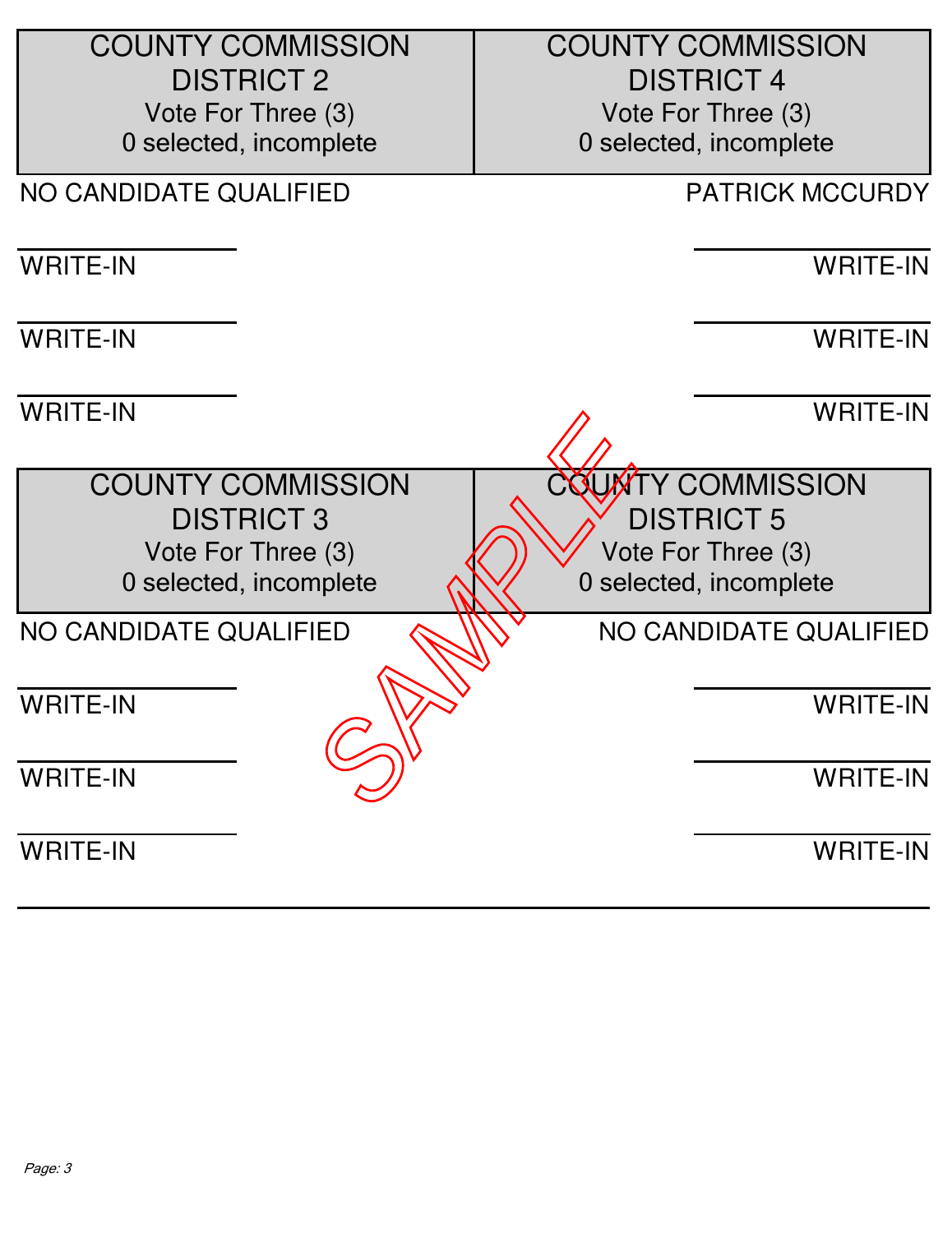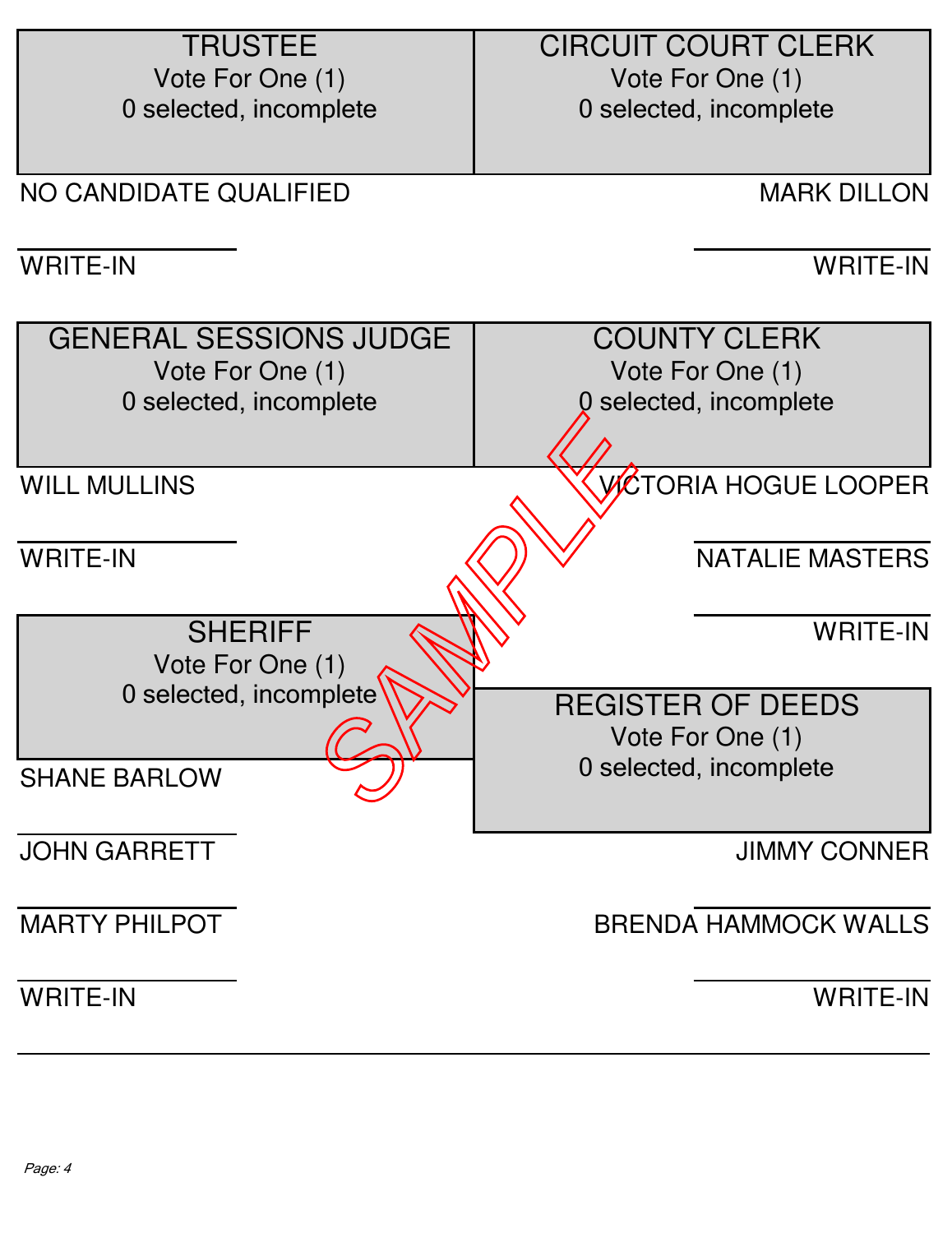| <b>SCHOOL BOARD</b>    | <b>SCHOOL BOARD</b>    |
|------------------------|------------------------|
| <b>DISTRICT 1</b>      | <b>DISTRICT 4</b>      |
| Vote For One (1)       | Vote For One (1)       |
| 0 selected, incomplete | 0 selected, incomplete |
| NO CANDIDATE QUALIFIED | NO CANDIDATE QUALIFIED |
|                        |                        |
| <b>WRITE-IN</b>        | <b>WRITE-IN</b>        |
| <b>SCHOOL BOARD</b>    | <b>SCHOOL BOARD</b>    |
| <b>DISTRICT 2</b>      | <b>DISTRICT 5</b>      |
| Vote For One (1)       | Vote For One (1)       |
| 0 selected, incomplete | 0 selected, incomplete |
|                        |                        |
| NO CANDIDATE QUALIFIED | NO CANDIDATE QUALIFIED |
|                        |                        |
| <b>WRITE-IN</b>        | <b>WRITE-IN</b>        |
|                        |                        |
| <b>SCHOOL BOARD</b>    |                        |
| <b>DISTRICT 3</b>      |                        |
| Vote For One (1)       |                        |
| 0 selected, incomplete |                        |
| NO CANDIDATE QUALIFIED |                        |
|                        |                        |
| $M$ DITE IN            |                        |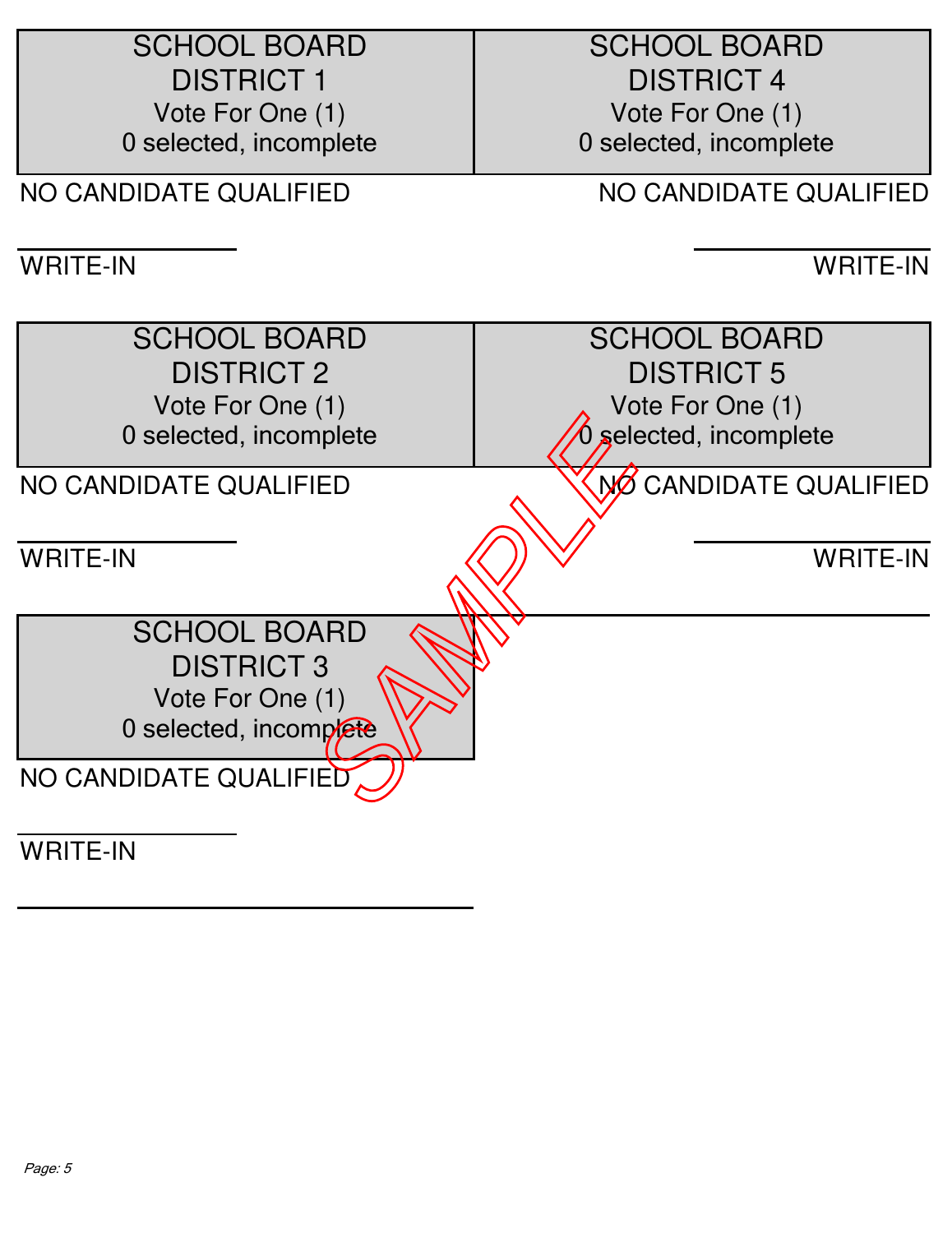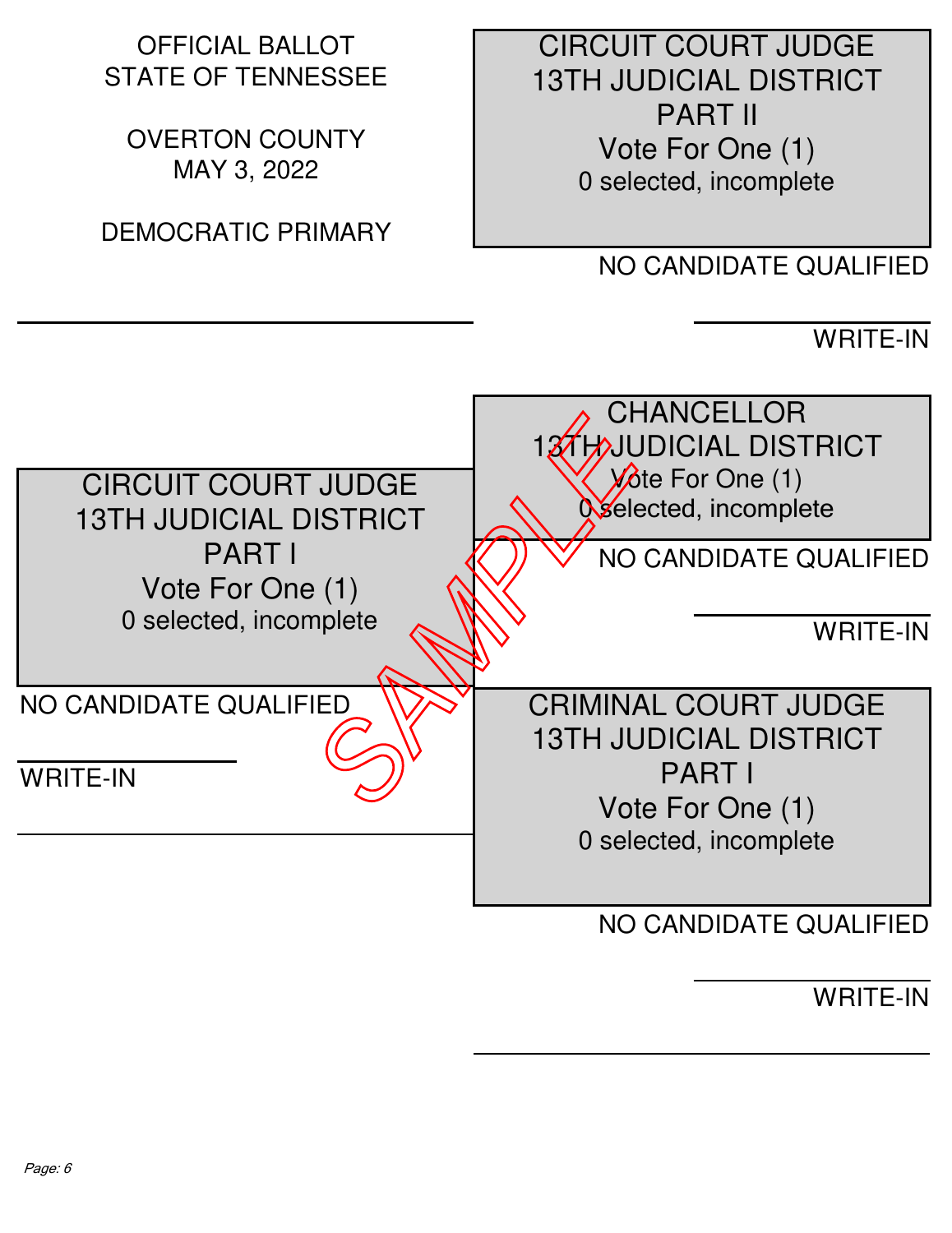